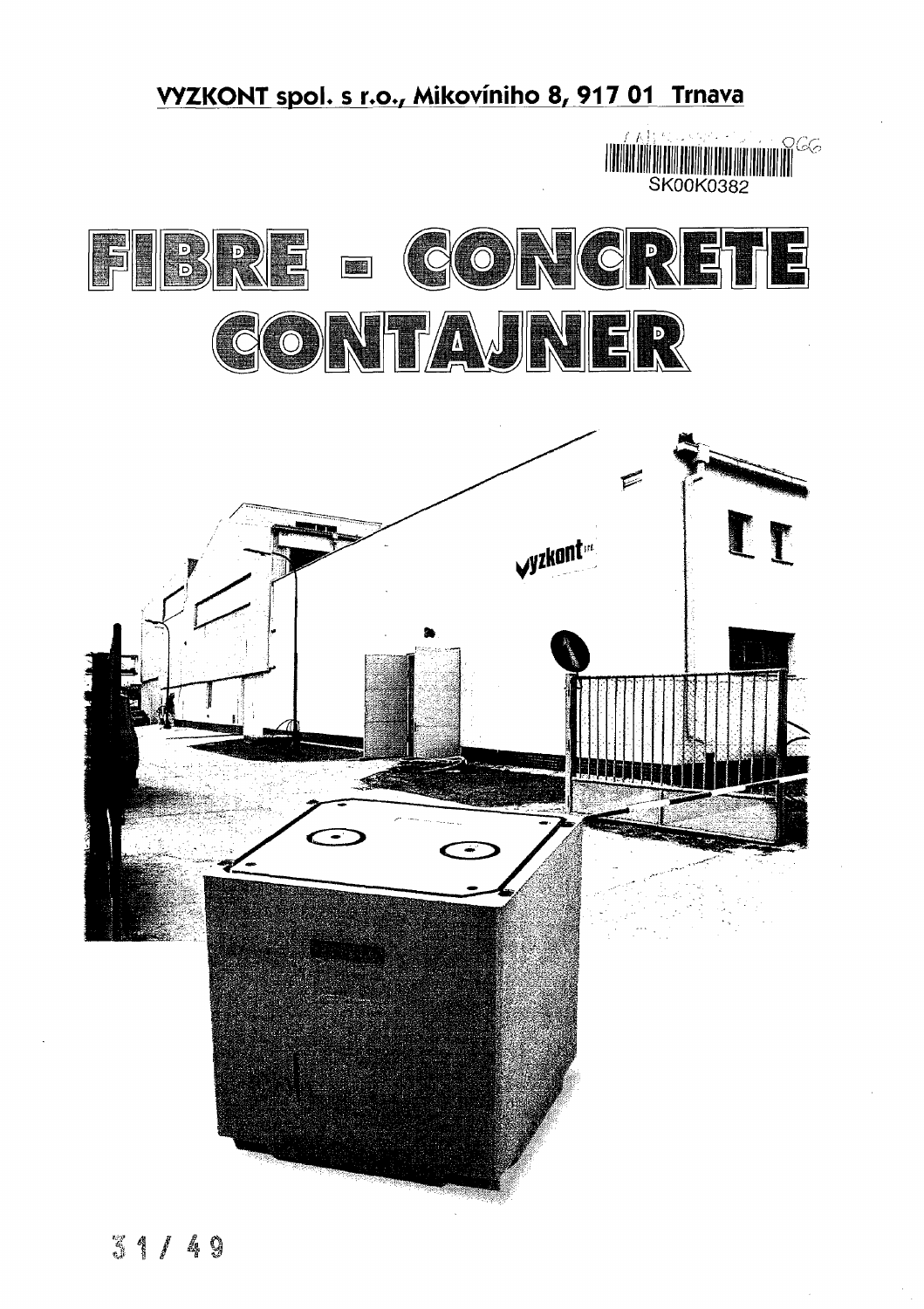### DESCRIPRION OF FIBRE-CONCRETE CONTAINER:

A fibre-concrete container is made of fibre-concrete that contains cement, aggregate, sand, filler, flame-silica, superplastificator, water and scattered metal fibres.

The fibre-concrete container has a dice shape with outer dimension 1,7x1,7x1,7m. It is mounted of a container body, a container cover and two caps.

The fibre-concrete container manufactured for storing of low and intermediate radioactive waste.



#### INTERIOR DIMENSIONS OF CONTAINER;

| Useful height | $H_{\rm He}$                                                                                          | $1.430 \text{ m}$                     |
|---------------|-------------------------------------------------------------------------------------------------------|---------------------------------------|
| Useful width  | Š.,                                                                                                   | 1.450 m                               |
| Useful length | ել լ.                                                                                                 | $1.450 \text{ m}$                     |
|               | In each point there is: thickness of fibre-concrete min.<br>thickness of cover<br>thickness of bottom | -100 mm<br>145 mm<br>$125 \text{ mm}$ |

#### **OTHER PROPERTIES:**

| Useful capacity | $\mathsf{V}_{\mathrm{IF}}$ | $\sim$ 3,00 m <sup>3</sup> |
|-----------------|----------------------------|----------------------------|
| Weight          | Body:<br>Cover:            | 3.500,00 kg<br>690,00 kg   |
|                 | Cap:                       | $25,00$ kg                 |
| Total weight    |                            | $\approx$ 4.240,00 kg      |

Maximum weight of loaded container must not exceed: 15.000,00 kg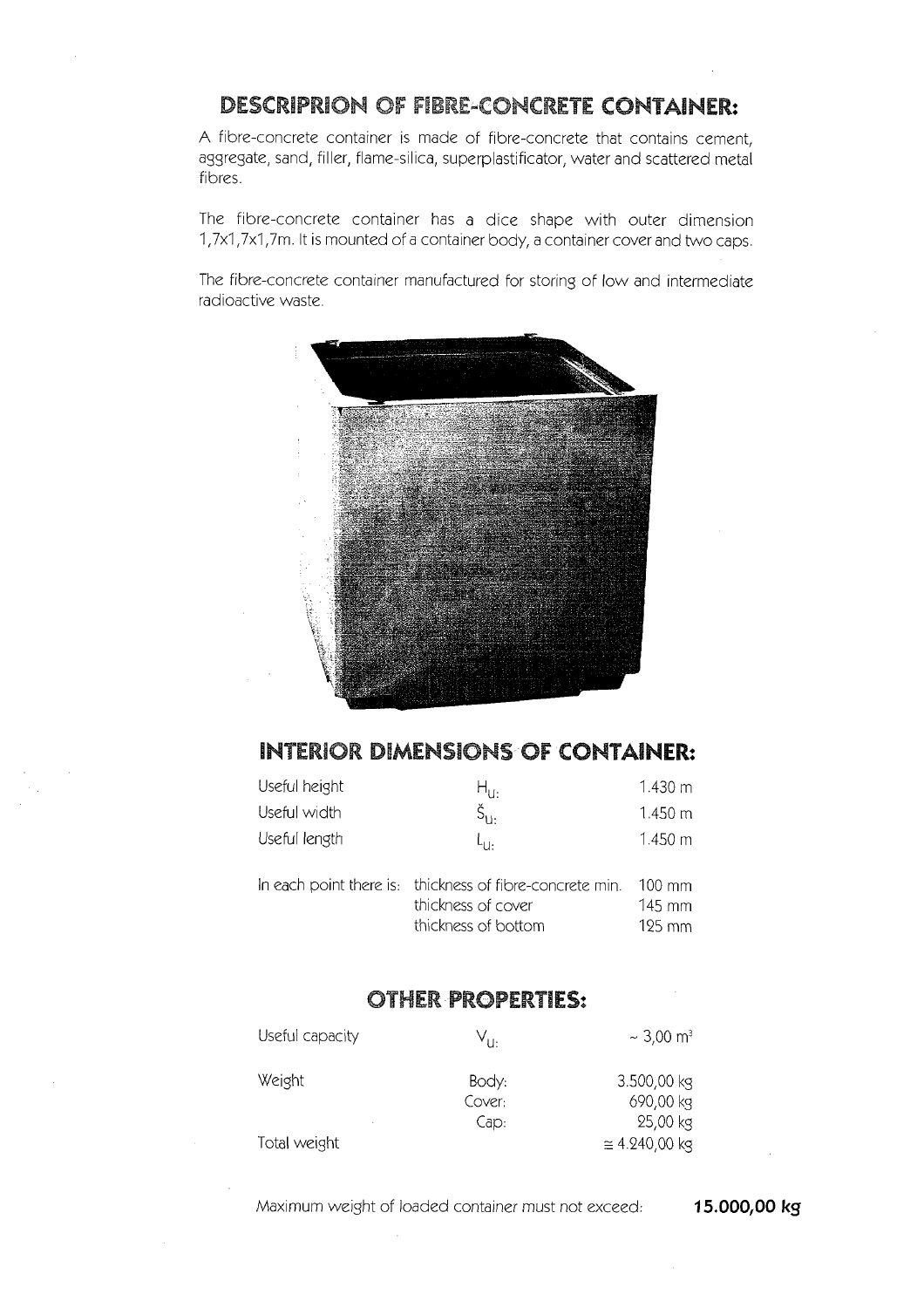### THE REQUIREMENTS FOR FIBRE-CONCRETE CONTAINER TO STORE

Container resistance - high quality of container wall material is defined and confirmed by French Agency of ANDRA.

The definition is based on a fact that the material layer completely surrounding radioactive waste is able in the conditions of storing with the negligible probability of damage:

- to bear mechanical stress within 300 years protecting
- to insulate radioactivity within 300 years protecting radioactive waste against water infiltration and stopping radionuclides migration outside in damp environment.



#### FIBRE-CONCRETE CONTAINER UTILIZATION TO STORE RADIOACTIVE WASTE SOLVES THESE PROBLEMS;

- increse of stability of stored packages of radioactive waste
- . watertightness within 300 years at least
- static stability of bearing space
- better utilization of bearing spaces
- insulation of radioactive waste in a case of seismic and geological event
- increase of fire resistance
- transport of radioactive waste